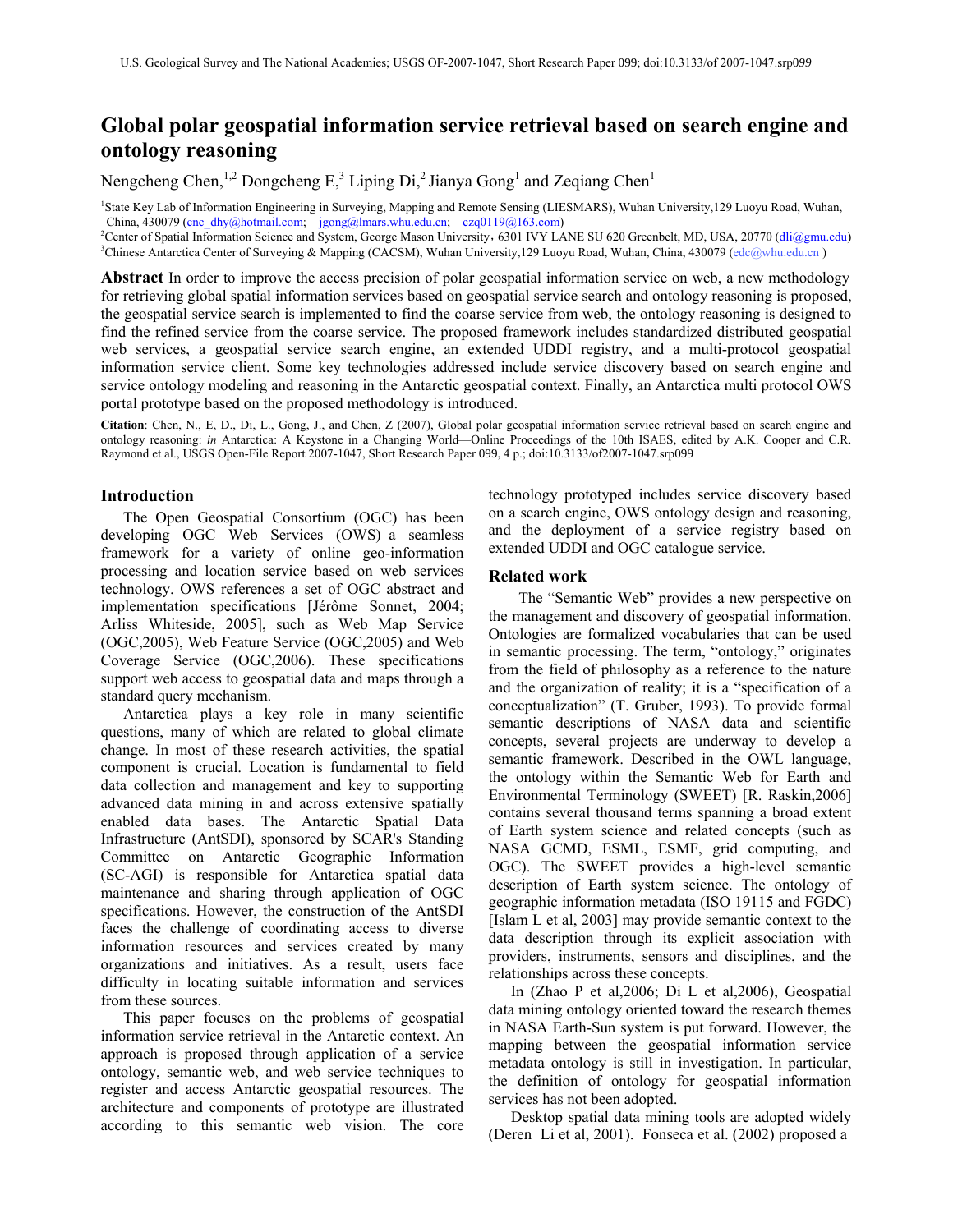type of semantic framework based on geo-spatial information structures. The SPIN project (May et al, 2003) supported by European Commission is a web based spatial data mining system, which combines existing geographic information system with data mining function into a completely coupled, open and extensible system.

A web-based spatial data mining framework is proposed (Ming Fu, 2004) and a Web Based Spatial Data Mining (WBSDM) platform based on XML/J2EE is designed, that includes a Multi-Agent System based on inspection of a relatively fixed database structure. In (Yuqi Bai et al, 2004), a spatial data search engine "CIHU" is implemented, that locates raster pictures based on place name. Google recently introduced a demonstration of location based web search engine in the USA. Like the Vicinity search tools, it allows the user to specify the name of a place of interest using an address or zip code, which is then matched against relevant documents.

#### **Architecture**

Four core components are included in the architecture of the proposed global polar geographic information service (GIService) retrieval (Figure 1).

The Distributed GIService provides access to data layer architecture through services, including a great number of OGC compatible geospatial information services existing in AntSDI (Such as KGIS in Germany, ADD in GB, Map/Feature Catalog in Australia, etc.) or elsewhere. It separates the Prototype engine from the data layer to facilitate improvements and changes to the data structure and/or type of data storage without the need of changing the business logic. An OWS ontology tree is stored as files or in a database. The OWS ontology tree is generated from the knowledge of OGC OWS domain and Antarctica geospatial domain. The ontologic constructs are loaded to memory so it can be used for querying, manipulation and reasoning. The Distributed GIService and OWS ontology tree is composed of the data layer.

A GIService search engine is the core component in the architecture, responsible for the link crawl and OWS service detection through processing of OWS service capabilities and content matching. Service metadata includes information of the service provider, service operation, and service content.An Antarctic domain OWS instance is generated from GIService descriptions (metadata) and OWS ontology tree using the OWS service ontology reasoner.

The extended UDDI Registry includes the access URL and service metadata discovered by engine. This is accessible through a UDDI and OGC catalogue service interface.

The Multi-protocol geospatial service client provides a user interface layer to find, query, and invoke the desired geospatial Web Service.

In the prototype system, the information flow of OWS service search is described as: 1) Open source search

engine, "Nutch" was used to traverse links on web pages and generate a URL database. The indexer uses the content to generate an inverted index of all terms and all pages; 2). The document set is divided into a set of index segments, each of which is fed to a single searcher process; The strings "WMS", "WFS" and "WCS" are parsed as keywords to query the indexed web content; 3) An OGC "getCapabilities" request is sent to the identified "WMS", "WFS" and "WCS" service URL links and the service parameters are processed from the response.



**Figure 1.** Architecture of prototype system

# **OWS service ontology modeling and reasoning**

In this paper, Protégé 3.1 was used to implement geospatial service ontology. The components of an OGC Geospatial Service ontology tree are listed in figure 2.



**Figure 2.** OWS ontology tree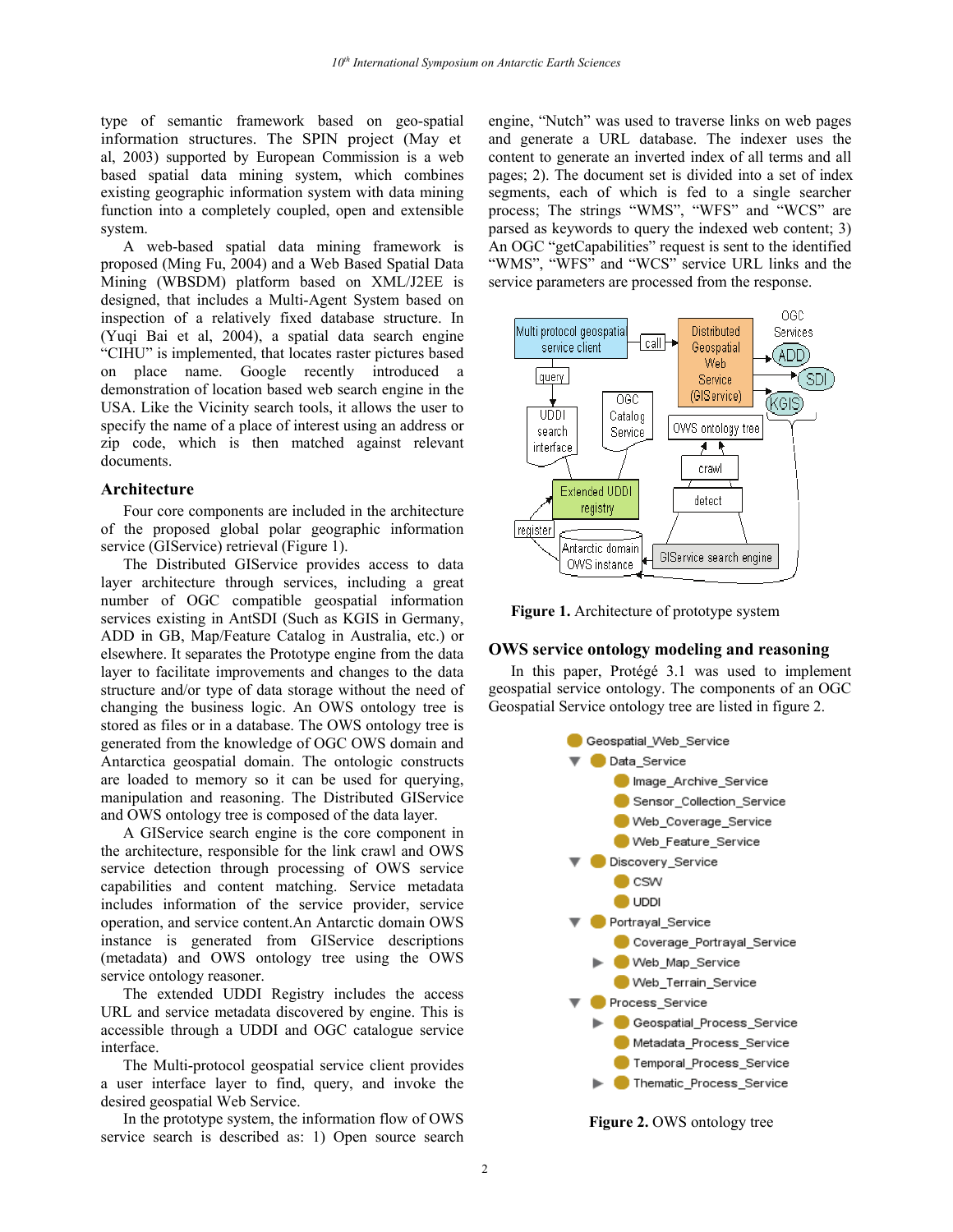It includes classifications of Portrayal Service, Data Service, Process Service and Discovery Service. Data Service includes Web Feature Service (WFS), Web Coverage Service (WCS), Sensor Collection Service (SOS) and Image Archive Service (IAS). Besides, we can reuse the Antarctica place name ontology developed by Italy. Once populated, the geospatial service ontology enables automatic discovery, invocation and composition of all registered services conforming to the OWL-S specification. The "profile" of OWL-S describes who provides the service, what the service does, as well as other properties of services, and uses the knowledgebase to infer whether or not a particular service is appropriate to a given problem. The "process model" of OWL-S declares the inputs, outputs, preconditions, and effects of a service, and uses the knowledgebase to figure out whether or not a service meets the requirements and conditions to invoke the service.

Since all of the ontology is represented by OWL, the inference engine in the prototype is an OWL reasoner built on Prolog. Ontological information written in OWL or OWL-S is converted into RDF triples and loaded into the Prototype. The engine has built-in axioms for OWL inference rules. These axioms are applied to facts in the prototype to find all relevant entailments such as the inheritance relation between classes that may be not directly revealed in the subclass relationships. An

Antarctica domain OWS instance is generated and shown in figure 3.



**Figure 3.** Antarctica domain OWS instance.



Figure 4. Antarctica multi protocol OWS portal [\(http://polar.chinare.cn/map/](http://polar.chinare.cn/map/))